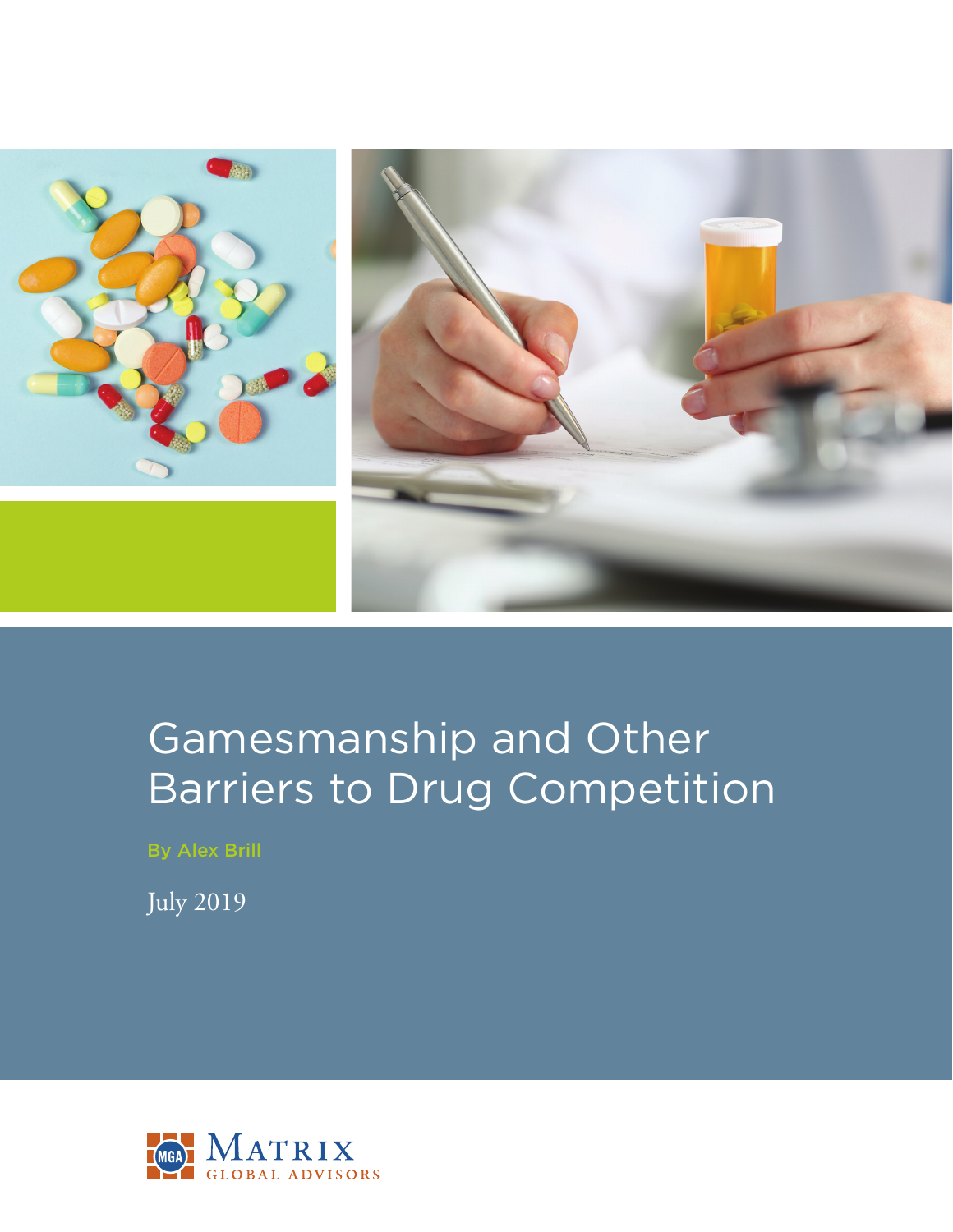# Executive Summary

Thirty-five years ago, Congress created a framework for the U.S. prescription drug market that struck a balance between innovation and competition rewarding new drug development with market exclusivity for an appropriate time before fostering generic competition and the savings it brings. Over the decades, brand drug companies have found ways to tilt this balance in their favor, delaying competition for longer and longer periods. Some of this gamesmanship has caught the attention of policymakers, who have proposed incremental reforms targeting certain behaviors. But the

problem is bigger than most realize — and it has resulted in substantial lost savings for patients, commercial insurers, and government payors.

Brand drugs earn their profits during the years they are on the market by themselves. The period of time before generic entry has increased on average 2.2 years, from 10.3 years in 1995 to 12.5 in 2013–2014, according to research by Duke University economist Henry Grabowski. This paper estimates that reversing this trend and accelerating generic entry would save the U.S. health care system approximately \$31.7 billion.

# Drug Firms' Gamesmanship Earns More Market Exclusivity for Brand Drugs



ACCELERATE GENERIC ENTRY BY **2.2 years**



**\$31.7 B** IN DRUG SAVINGS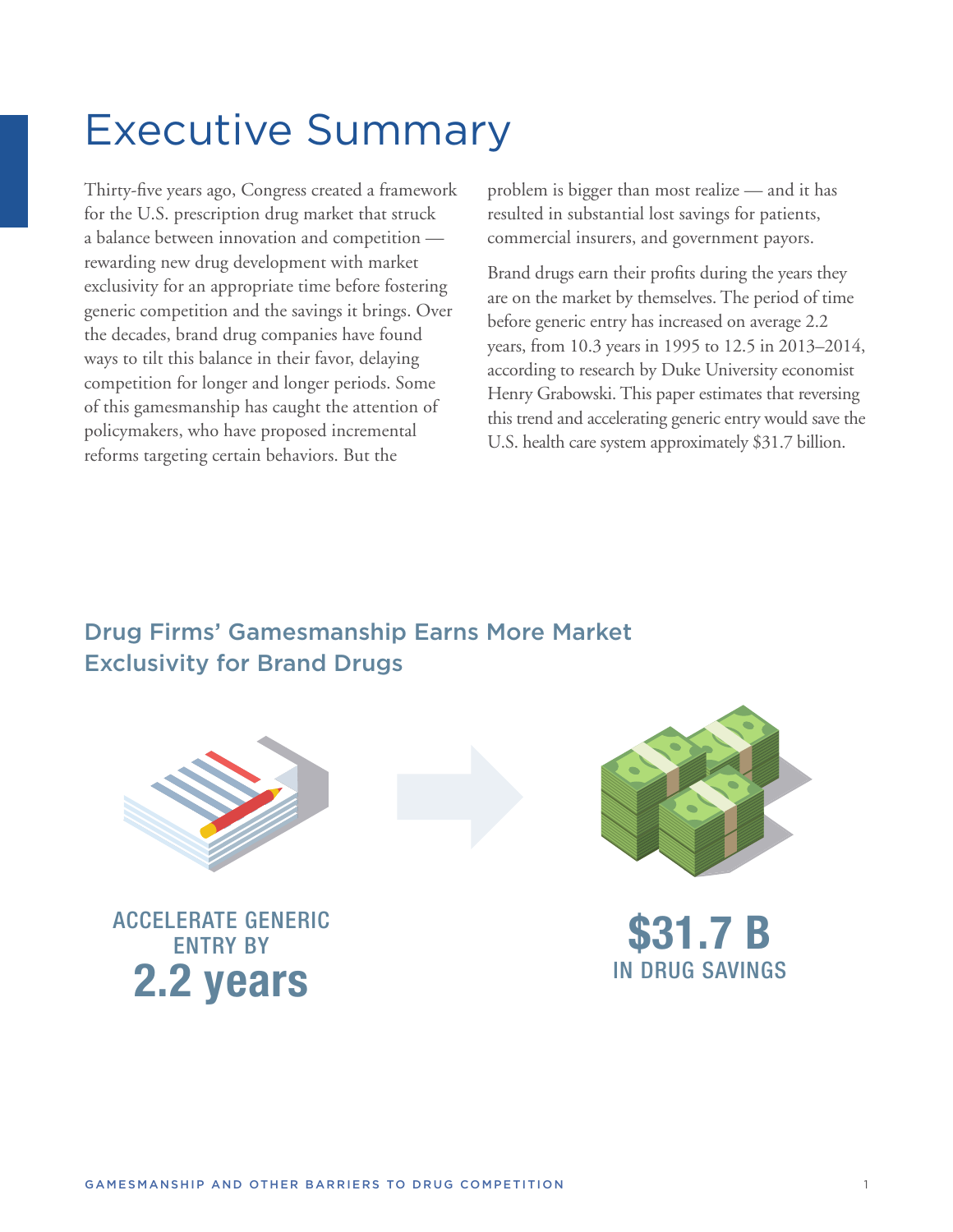The tactics that brand firms use to extend market exclusivity beyond the initial period prescribed by law are wide-ranging and often intertwined, exploiting opportunities related to patents and exclusivity, litigation, regulatory oversight, and market dynamics. Some tactics — like the misuse of Risk Evaluation and Mitigation Strategy programs — have already garnered public attention, but others are not well understood.

The accompanying table summarizes some of the gamesmanship that brand firms engage in to keep generic drugs off the market.

Recent legislative proposals, while welcome, are relatively modest considering the increase in average exclusivity for brand drugs. Further efforts — in Congress and elsewhere — are needed to curtail the growth of brand market exclusivity and facilitate generic entry.

# Brand Gamesmanship to Thwart Generic Competition

| PATENT/EXCLUSIVITY STRATEGIES                                                                                                                         | <b>MARKET STRATEGIES</b>                                                                                                         |
|-------------------------------------------------------------------------------------------------------------------------------------------------------|----------------------------------------------------------------------------------------------------------------------------------|
| <b>Patent Thickets</b>                                                                                                                                | <b>Evergreening/Product Hopping</b>                                                                                              |
| Filing overlapping patents and new patents,<br>typically relating to drug formulation or delivery,<br>late in the drug development cycle              | Making inconsequential changes to a drug and<br>moving patients to the "new" version with longer<br>market exclusivity           |
| "Orphan" Drugs                                                                                                                                        | <b>Authorized Generics</b>                                                                                                       |
| Obtaining orphan drug exclusivity, intended to<br>encourage development of drugs to treat rare<br>diseases, for products that treat large populations | Releasing an authorized generic to undercut the<br>generic market by reducing the incentive for a<br>generic firm to enter       |
| <b>REGULATORY STRATEGIES</b>                                                                                                                          | <b>LITIGATION STRATEGIES</b>                                                                                                     |
|                                                                                                                                                       |                                                                                                                                  |
| <b>Orange Book Deficiencies</b>                                                                                                                       | Legal Limbo                                                                                                                      |
| Delaying or withholding updates to the Orange<br>Book about which drugs are being marketed and<br>their associated patents                            | Employing a multitude of litigation tactics $-$ and<br>even the threat of these tactics $-$ to add risk to<br>generic challenges |
| <b>Citizen Petitions</b>                                                                                                                              | <b>Multiple 30-Month Stays</b>                                                                                                   |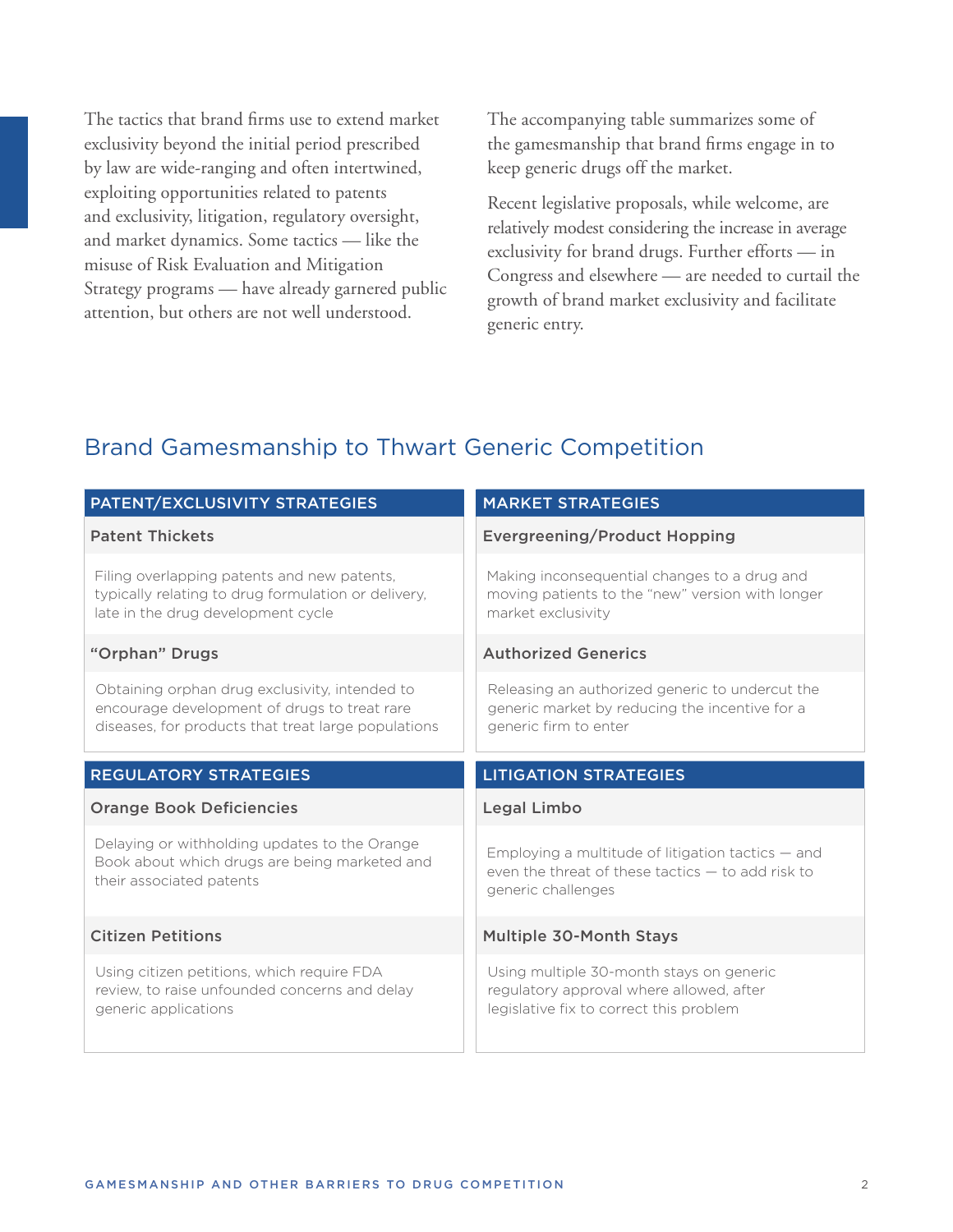# Introduction

A pillar of pharmaceutical cost containment in the United States is robust competition among generic drug manufacturers following a period of market exclusivity for a brand (innovator) product. As designed, market exclusivity allows brand drug companies to recoup the costs associated with new drug development. But brand drug manufacturers have found ways to extend exclusivity beyond its intended duration, allowing these firms to reap outsized economic profits at the expense of patients, commercial insurers, and government payors. Policymakers, aware of some of this behavior, have proposed incremental reforms targeting certain tactics. But the problem is bigger than most realize — and it has resulted in substantial lost savings.

In 1984, the Hatch-Waxman Act established the legal framework that governs small-molecule drug competition in the United States.<sup>1</sup> Hatch-Waxman was intended to strike a balance between ensuring appropriate market protections for new drugs and creating incentives for generic competition, but it unintentionally created an environment that is ripe for anticompetitive behavior by brand drug firms. In short, the nature of competition in the pharmaceutical industry and complex regulations associated with drug entry have been noted to promote unusual levels of "mischief" compared to other industries (*Bulow, 2004*). This mischief is characterized by wide-ranging and often intertwined tactics that exploit opportunities related to patents and exclusivity, litigation, regulatory oversight, and market dynamics.

Collectively, the consequences of these tactics can be loosely measured by the upward trend over the past two decades in the duration of market exclusivity for brand drugs. This paper estimates the savings the U.S. health care system could realize

by reversing the observed increase in brand market exclusivity beyond the period prescribed by law. After enumerating the array of tactics that brand drug companies use to artificially extend exclusivity, the paper discusses policy reforms to address this behavior. The paper focuses exclusively on small-molecule drugs. While biologic competition is of great importance to the health care system, the regulatory pathway for biosimilars of these complex drugs was created less than a decade ago, and innovator firms' established strategies to restrict competition are largely transferable to biologics.

## **The Cost of Brand Drug Gamesmanship**

A recent study by Duke University economist Henry Grabowski and coauthors (*2016*) finds that the average market exclusivity for new drugs with annual sales greater than \$250 million increased by 2.2 years between 1995 and 2014, from 10.3 years to 12.5 years — an increase of more than 20 percent

*<sup>1</sup> Formally known as the Drug Price Competition and Patent Term Restoration Act of 1984, the bill is commonly referred to as "Hatch-Waxman" after its primary authors, Senator Orrin Hatch (R-UT) and Congressman Henry Waxman (D-CA).*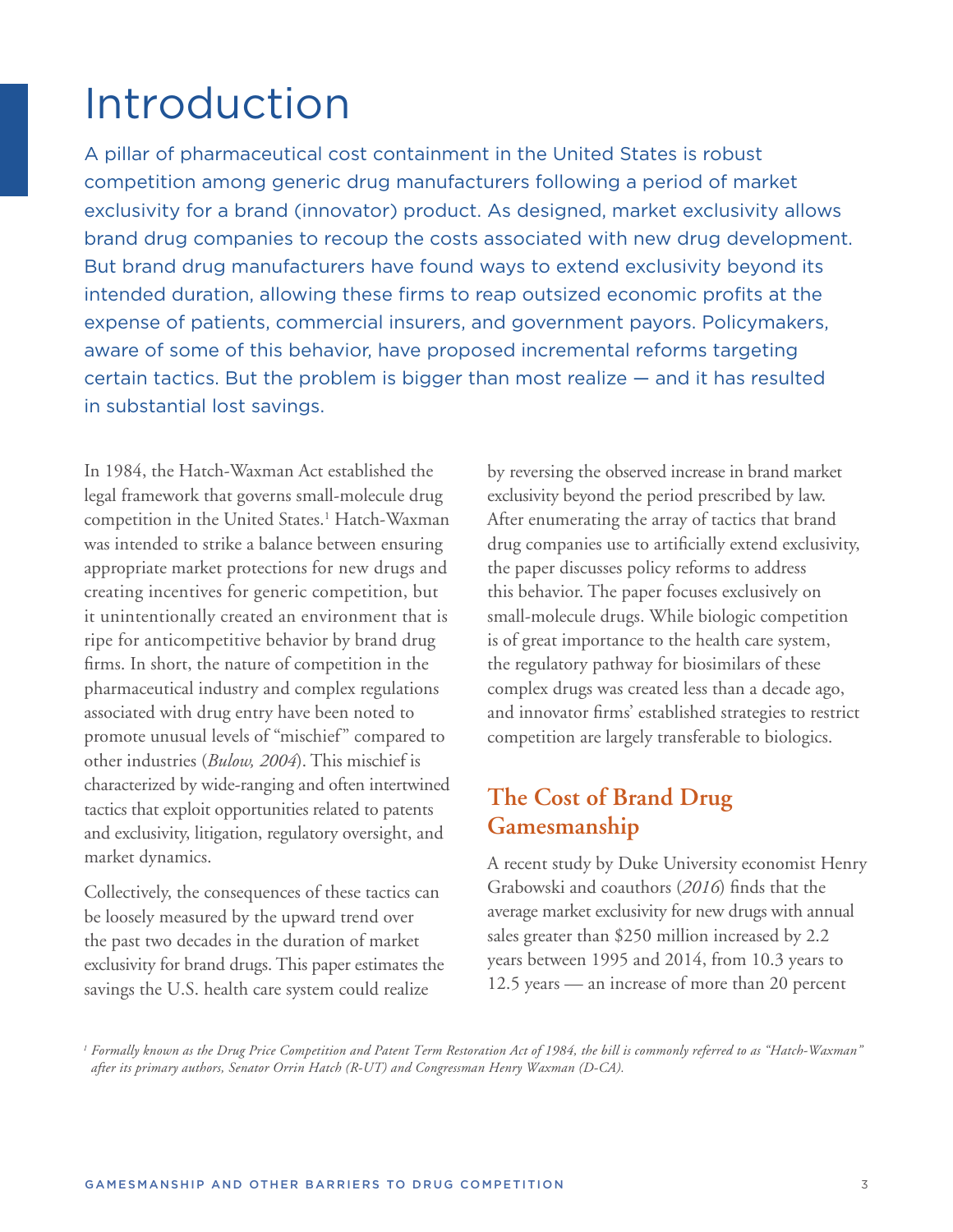#### **CHART 1.** TREND IN AVERAGE BRAND DRUG EXCLUSIVITY DURATION



*Source: Author's calculations based on Henry Grabowski et al., "Updated Trends in US Brand-Name and Generic Drug Competition,"* Journal of Medical Economics *19, no. 9 (2016): 836–44.*

(**see Chart 1**).2 A simple trendline analysis predicts that this duration will creep up 3 months per year, on average.

Delayed generic entry means delayed health care savings. For this analysis, I use savings generated by generics approved in 2017 as a proxy for the annual gain generics bring to payors and patients. I estimate that the U.S. health care system could save approximately \$31.7 billion if the trend in brand market exclusivity were reversed and generic entry were accelerated by 2.2 years.

The estimate of savings from generic drugs approved in 2017 was calculated in a recent analysis by the Food and Drug Administration (FDA) using drug price data from IQVIA (*Conrad et al., 2018*). This analysis captured the savings from both first-time generics and subsequent Abbreviated New Drug Application (ANDA) approvals.<sup>3</sup> The FDA analysts estimate that these generics generated a total of \$16 billion in savings over the 12 months following market entry.

The 2.2-year average increase in market exclusivity that Grabowski et al. (*2016*) calculate applies to brand drugs with sales greater than \$250 million. I assume these smaller-market products represent approximately 10 percent of total sales and adjust the Conrad et al. (*2018*) savings estimate accordingly. This yields an estimate of approximately \$31.7 billion in savings (\$16 billion  $*(1-0.1) * 2.2$  years).

Several limitations to this analysis should be noted. First, the sales data that Conrad et al. (*2018*) use in their analysis do not include manufacturer rebates. Second, there may be instances where an increase in brand market exclusivity is not the result of anticompetitive behavior. However, the Conrad et al. (*2018*) analysis likely underestimates the annual savings because generics that earned a 180-day exclusivity period would be priced higher during half of the observed period than they would subsequently. In addition, Grabowski et al. (*2016*) measure the average market exclusivity only of products for which a generic has been approved. There could be many more brand drugs that continue to hold monopoly power that would drive up this average had they been included.

*<sup>2</sup> Grabowski et al. (2016) also explore the trend in average duration of market exclusivity for drugs with less than \$250 million in annual sales and observe that there is virtually no increase over time. This could be interpreted as evidence of rational behavior — given fixed costs associated with engaging in anticompetitive strategies, brand drug manufacturers only pursue these aggressive tactics for their most profitable drugs.* 

*<sup>3</sup> While most barriers to generic entry relate to the first generic approval, subsequent generic approvals are contingent on the first approval. For this reason, it is appropriate to include the savings generated from first generics and subsequent approvals.*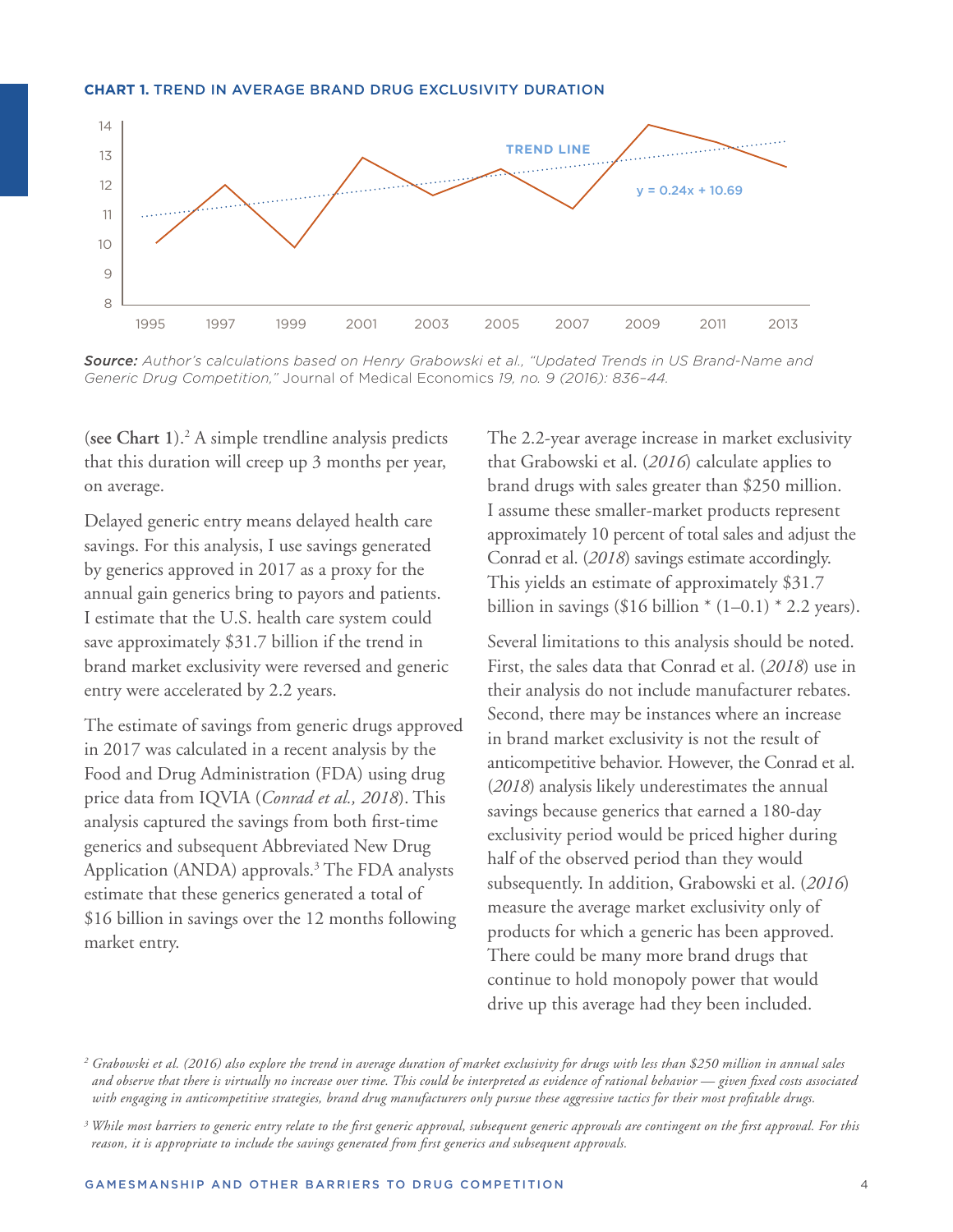# Hatch-Waxman Framework

#### Market Protections for Innovators

In the United States, a patent lasts 20 years. Given the lengthy drug development process, including clinical testing and Food and Drug Administration (FDA) review, a new drug could be left with a decreased period of patent protection when it enters the market. The Hatch-Waxman Act gives the FDA the ability to lengthen the patent term for a new drug for up to five years. Beall et al. (*2019*) find that nearly 50 percent of top-selling brand drugs received patent term restoration, leading to a median extension of 2.75 years.

Hatch-Waxman also gives brand drug companies selling a new chemical entity five years of market exclusivity beginning from the date of marketing approval by the FDA. This exclusivity period cannot be challenged in court for the first four years.

Some new drugs — for example, antibiotics, drugs treating rare diseases, and drugs that are a new use of a previously approved chemical entity — are eligible for additional market exclusivity.

In addition, if a generic drug company files what is known as a Paragraph IV certification to challenge the validity of a brand drug's patents, the brand firm can trigger a 30-month stay on regulatory approval of

the generic by filing a patent infringement lawsuit within 45 days. In short, brand drugs can often easily achieve at least seven and a half years of market exclusivity.

#### Incentives for Generic Competition

To balance the protections it affords innovators, Hatch-Waxman encourages competition by allowing generic drug firms to file an Abbreviated New Drug Application (ANDA) that demonstrates a generic's bioequivalence with the already approved reference drug. Hatch-Waxman gives generic manufacturers safe harbor from patent infringement claims in the process of submitting an ANDA.

Generic firms can win a 180-day period of market exclusivity for an ANDA with a Paragraph IV certification, which challenges the validity of a brand drug's patents. A successful generic challenger can then earn a temporary economic profit in the ensuing duopoly period, when they are alone on the market with the brand. This creates an incentive for generic companies to police the patent protection claimed by innovators and rewards generic firms for creating a competitive marketplace. Paragraph IV ANDAs can be submitted after just four years for a new chemical entity, rather than the five years required for other ANDAs.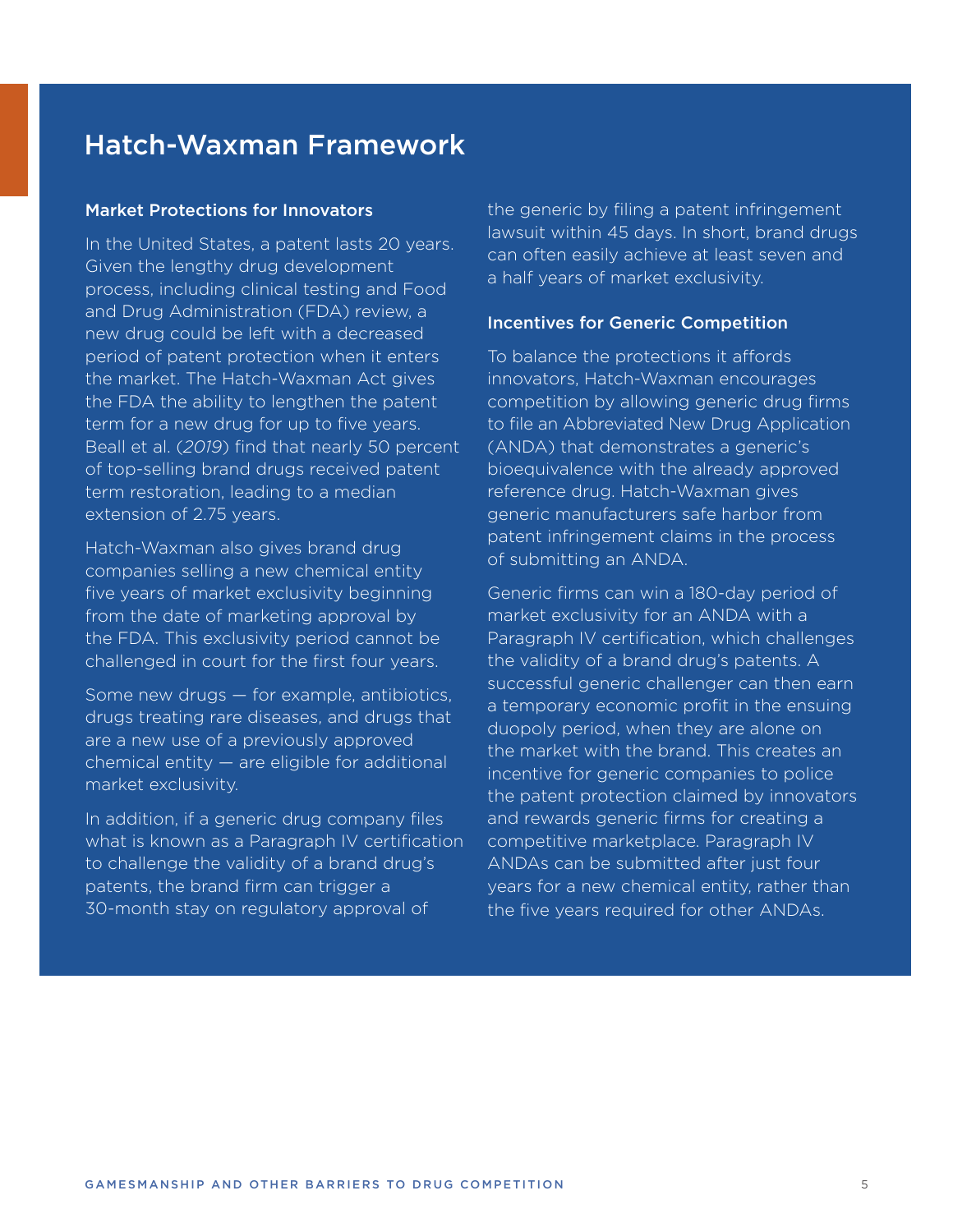# **Brand Drug Strategies to Thwart Competition**

In the 35 years since Hatch-Waxman was enacted, brand drug manufacturers have learned to exploit the framework for their own gain, and at the cost of consumers. As the profitability of a new drug depends on the period of time in which the brand manufacturer is a monopolist, brand firms look for ways to extend the exclusivity period and prevent generic competitors from demonstrating bioequivalence and profitably entering the market. To identify brand manufacturers' strategies vis-à-vis generic competitors, it is essential to understand certain Hatch-Waxman provisions. These are described in the accompanying box.

For ease of comprehension, the various tactics that innovator firms use to thwart competition are divided below into four categories: 1) patent and exclusivity strategies, 2) litigation strategies, 3) regulatory strategies, and 4) market strategies. But these strategies are not siloed, and their net effect is significant, as demonstrated by the analysis presented above.

## **1. Patent and Exclusivity Strategies**

One of the most problematic tactics that brand firms employ is creating patent "thickets" around their products. Brand firms have also been known to seek the extended market exclusivity reserved for orphan drugs on existing products that treat large populations.

## **Patent Thickets**

One set of tactics that drug companies use to maintain monopoly power is to establish a patent thicket, or shield, around a product. This involves filing overlapping patents and new patents later in the drug development cycle. Most brand drug companies seek patent protections beyond the active ingredient in a drug. These so-called secondary patents cover the formulation of the drug, method of use, and minor modifications

to the chemical compound that occur later in the drug development process (*Kapczynski et al., 2012*). Whereas the primary patent is generally filed early in the development of a new drug, secondary patents are commonly filed at more advanced stages in development or even after the drug is approved by the FDA.

When a generic firm files an ANDA in order to enter a new market, it must either file a Paragraph IV certification or attest that it is not violating any of the patents claimed by the brand company in the "Orange Book," the publication where the FDA lists approved drugs and their associated patents. As each new patent attached to a brand drug has a 20-year term, brand drug manufacturers strategically file secondary patents as late as possible. A recent study of brand drugs approved between 1985 and 2005 estimates that secondary patents extended patent protection by approximately seven years, on average; further, 40–50 percent of secondary patents were issued after FDA approval (*Kapczynski et al., 2012*).

## **Orphan Drug Exclusivity**

Orphan drugs, which treat conditions impacting fewer than 200,000 people in the United States, are eligible for seven years of market exclusivity, as well as subsidies, tax credits, and waivers. This is intended to incentivize drug companies to develop treatments for rare diseases, but brand firms have been obtaining orphan drug exclusivity for drugs that ultimately treat larger populations. A recent study by Johns Hopkins researchers describes one example of this behavior:

 Rituximab was originally approved for a very narrow indication: the treatment of patients with relapsed or refractory low-grade or follicular, B-cell non-Hodgkin's lymphoma. Soon after FDA approval, rituximab was utilized to treat lymphomas and leukemias and was soon being used widely to treat rheumatoid arthritis, an inflammatory condition that affects almost 1.3 million Americans. (*Daniel et al., 2016*)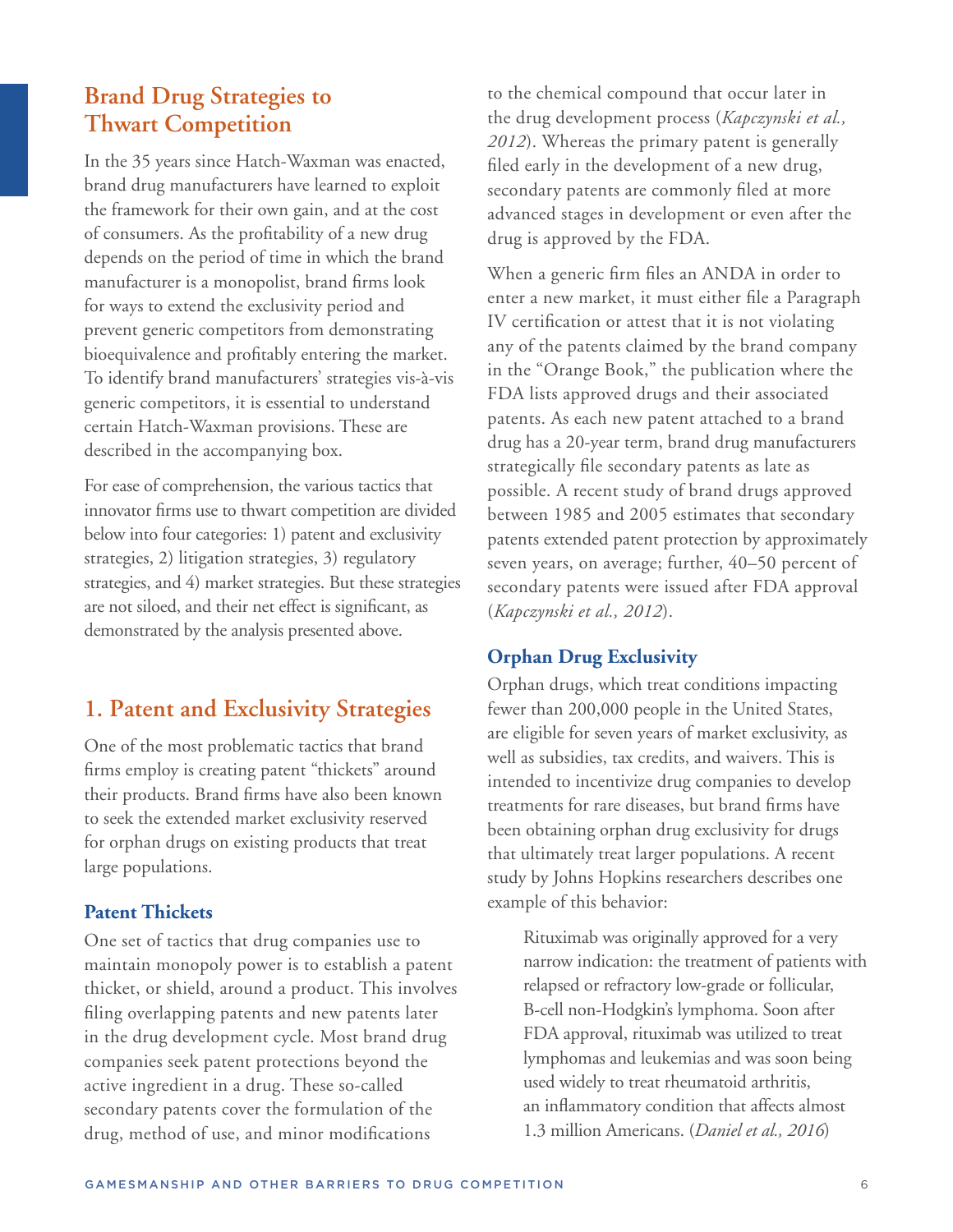In fact, the study finds that 7 of the 10 bestselling drugs in the world in 2015 were approved by the FDA as orphan drugs. According to one of the coauthors, "The industry has been gaming the system by slicing and dicing indications so that drugs qualify for lucrative orphan status benefits" (*Johns Hopkins Medicine, 2015*).

# **2. Litigation Strategies**

While Hatch-Waxman built legal challenges into its framework, brand firms have devised ways to keep generic firms continuously in court and thus out of the market.

## **Legal Limbo**

As explained above, Hatch-Waxman offers 180 days of market exclusivity for a generic firm that files a Paragraph IV ANDA, and the brand firm can trigger a 30-month stay on generic approval by filing a patent infringement lawsuit within 45 days. The number of Paragraph IV challenges is increasing, as is the share of generic entry resulting from Paragraph IV ANDAs, and the vast majority of Paragraph IV challenges end in litigation (*Helland and Seabury, 2016; Grabowski et al., 2016*).

While Paragraph IV challenges have certainly limited the ability of brand drugs to extend exclusivity lifetimes by reference to dubious patents, they also create an opportunity for brand manufacturers to use the uncertainty associated with subsequent legal proceedings to keep potential generic entrants out of the marketplace. Once the 30-month stay expires, the FDA can approve a Paragraph IV ANDA, but this does not preclude brand companies from continuing patent infringement litigation. While the generic manufacturer can enter the market, they have to launch "at risk" — that is, knowing they could owe damages if the brand firm prevails in litigation.

The uncertainty created by brand manufacturers' ability to pursue such late-stage delays to generic entry serves no benefit other than the potential for windfall gain to the brand manufacturer.

## **Multiple 30-Month Stays**

Under the original Hatch-Waxman legislation, generic entrants were required to file separate Paragraph IV certifications for each patent listed in the Orange Book. This led to the potential for multiple 30-month stays because brand drugs could list new patents after the original ANDA application was submitted. This problem was rectified by the 2003 Medicare Modernization Act, which stipulated that ANDA applicants certify only patents listed at the time of the original filing. However, in certain cases, multiple 30-month stays can still be triggered, such as when a Paragraph IV ANDA application is amended by the original applicant during the approval process. A 30-month stay is effectively an extension of market exclusivity for the brand drug. A change in an ANDA application that is already subject to a 30-month stay does not warrant an extension of market exclusivity equal to the period afforded the brand for the initial patent challenge.

# **3. Regulatory Strategies**

Brand manufacturers use regulatory tactics to create obstacles to entry for new generics. Policymakers are generally aware of brand manufacturers' use of FDA safety protocols, known as Risk Evaluation and Mitigation Strategy (REMS) programs, to make it difficult for generic firms to demonstrate bioequivalence. But brand firms also use the citizen petition process to slow generic approval with unfounded concerns and intentionally delay submitting updates to the Orange Book.

## **Citizen Petitions**

Brand manufacturers restrict generic entry through the use of citizen petitions, particularly 505(q) petitions that request FDA review of a pending ANDA over concerns about drug safety or bioequivalence. Because the FDA is required to thoroughly review each petition, even failed petitions provide significant value to brand drugs by delaying generic entry. According to a recent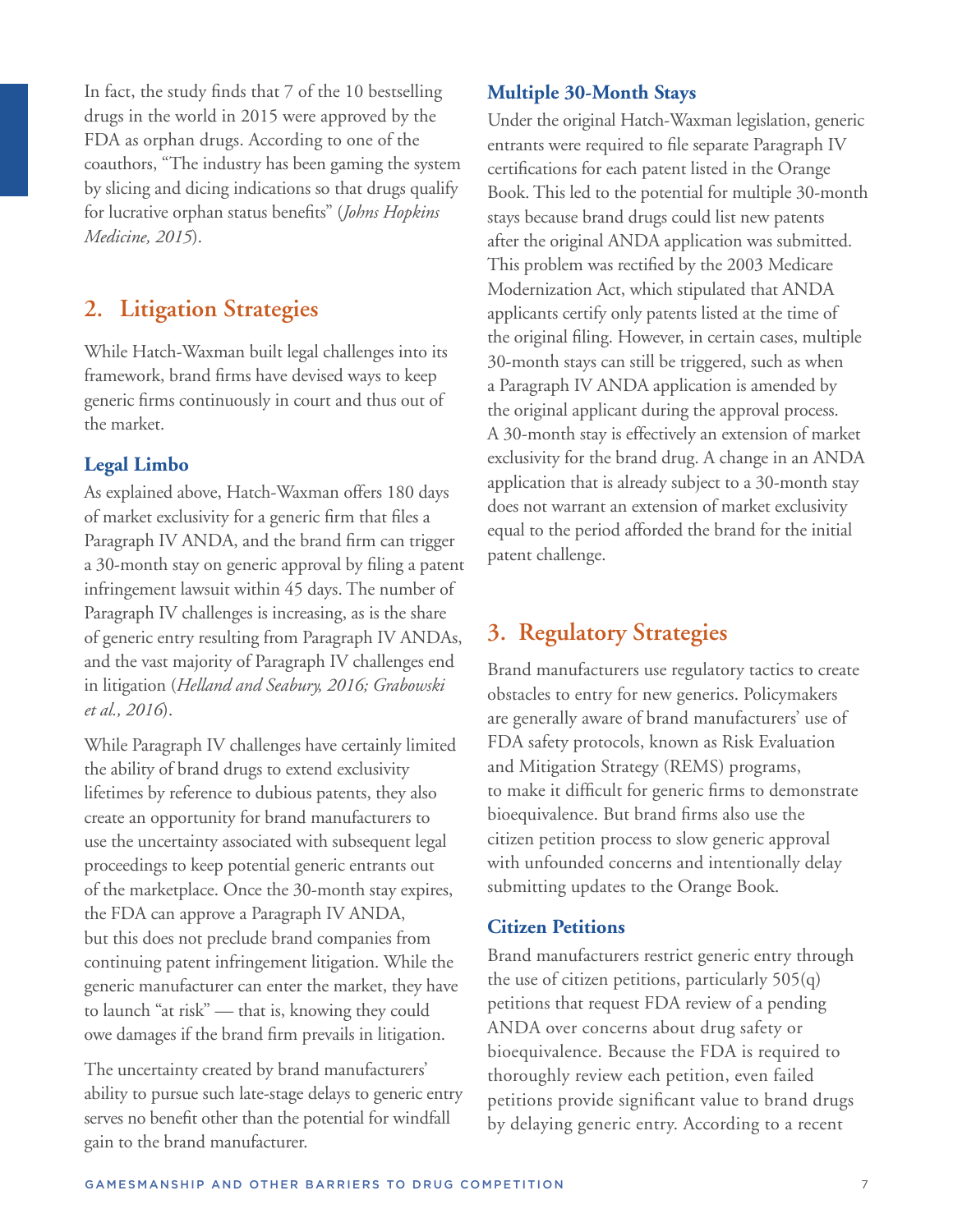study, 92 percent of 505(q) petitions were filed by brand firms, and nearly 40 percent of petitions were filed within six months of a drug's patent expiration; only 8 percent of petitions were eventually granted (*Carrier and Minniti, 2016*). While citizen petitions can be a valuable tool for bringing safety concerns to the attention of the FDA, the fact that they are used primarily by brand manufacturers, often near the time when a generic is trying to enter, and are rarely granted strongly suggests that they are being misused.

### **Orange Book Deficiencies**

Another barrier to generic entry is generic firms' inability to get accurate and timely information from the Orange Book about which drugs are being marketed and their associated patents. Some improvements to Orange Book reporting were introduced in 2017, including standardizing the process through which manufacturers report their intention to discontinue selling drugs. However, incomplete or delayed information about the intellectual property protections associated with a brand drug can make it difficult for a generic entrant to evaluate the risks associated with developing a generic. And brand firms have been accused of intentionally delaying Orange Book updates.

#### **REMS**

The most well-known example of brand firms' regulatory tactics to thwart generic entry is their use of REMS programs to keep potential generic entrants from accessing the 1,500–5,000 drug samples necessary to test for bioequivalence. A common element of REMS programs is the requirement that providers obtain the drug through a specific distribution channel or that prescribers have special training or certification. Brand drug manufacturers use these distribution restrictions to justify refusing to share samples with potential generic entrants. Further, manufacturers of a brand with no REMS program in place have been known to refuse to share samples or place restrictions in contracts with distributors that limit distributors ability to sell samples to potential generic entrants.

For a brand drug with a REMS program, generic manufacturers are required to develop a shared set of safety protocols or receive an FDA waiver prior to approval. This requirement gives the brand firm another avenue for delaying generic competition by not cooperating. Since Congress created the REMS system in 2007, there is only one case of a generic successfully negotiating a shared set of safety protocols with a brand competitor. In some cases, brand drug firms simply drag out negotiations in order to protect their monopoly. In other cases, lengthy negotiations give brand manufacturers time to employ other tactics.

## **4. Market Strategies**

Brand drugs also rely on market strategies to make it unprofitable for generic manufacturers to enter. Two examples of ways that brand firms manipulate the market are "evergreening" products and releasing their own authorized generics to undercut the generic market.

### **Evergreening**

Evergreening, or "product hopping," involves moving customers from a drug nearing the end of its exclusivity to a similar drug with longer exclusivity. For example, when the Alzheimer's drug Namenda IR, which is taken twice a day, was about to lose patent protection, the manufacturer pulled it from the market so that patients would be moved to the extended-release version of the drug, which still had 14 years of its patent term remaining (*Carrier and Shadowen, 2017*). Although the New York State Attorney General successfully sued to keep Namenda IR on the market, less blatant versions of this tactic are commonplace among high-revenue drugs. A 2018 analysis of more than 60,000 drugs on the market between 2005 and 2015 found that 78 percent of drugs associated with new patents were reformulations of existing drugs, a pattern that has grown more pronounced over time (*Feldman, 2018*). While reformulations can improve a product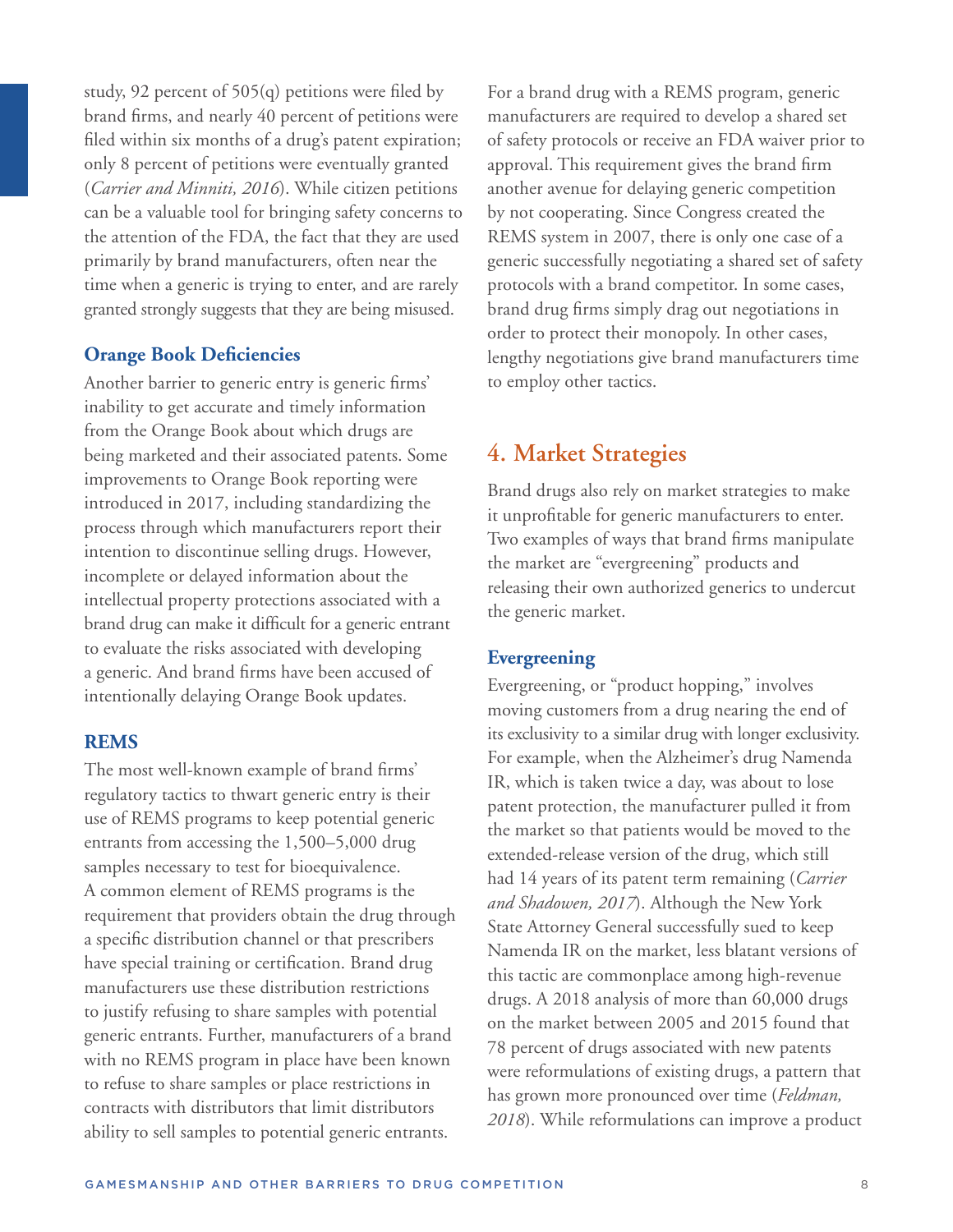in a meaningful way, they are increasingly used to protect brand drug monopolies, with little or no benefit to patients.

Health policy experts concerned about this behavior detail just one example in Abbott Laboratories' formulations of the drug fenofibrate:

 The branded reformulations [of fenofibrate], which had no demonstrated incremental benefit on surrogate or patient outcomes (actually, none of the formulations have been shown to improve patient outcomes), obtained significant market share, while generic drugmakers sought to resolve the patent litigation with Abbott that was delaying the approval of their products. Small differences in dose prevented substitution of newer branded reformulations with older generics. As soon as direct generic competition seemed likely with the latest formulation, where substitution would be allowed, Abbott would launch another reformulation, and the cycle would repeat. (*Downing et al., 2012*)

### **Authorized Generics**

Because of the cost and uncertainty associated with developing a generic drug, potential entrants are sensitive to tactics used by brand firms to introduce competition themselves. A common tactic is for the brand firm to release its own authorized generic (AG). It may seem counterintuitive for a firm to genericize its own brand drug, but AGs can be brought to market immediately, thus reducing the potential profits of a generic entrant. Even during a generic's 180-day exclusivity period, a brand manufacturer is free to introduce an AG. As health policy experts recently noted, "The threat of AG creation can serve as a coercive tool because the introduction of AG competition reduces first-filer

revenues by (on average) 40% to 52% during the exclusivity period, and by 53% to 62% in the 30 months following the period" (*Jones et al., 2016*). It may be particularly valuable for brand manufacturers to develop a reputation for slashing prices when faced with generic competition so that potential generic competitors will fear that the costs associated with gaining regulatory approval will not be recouped upon entry.

## **Policy Reforms**

As this paper has detailed, brand firms have devised many ways to stymy generic drug competition, but policymakers fail to fully appreciate the broad scope of the problem. In recent years, attention has focused on misuse of REMS programs by brand drug companies. Congress has considered legislation to address REMS abuse, and the Congressional Budget Office (CBO) has estimated significant federal health care savings from enactment of the Creating and Restoring Equal Access to Equivalent Samples (CREATES) Act. Specifically, the CREATES Act would save the federal government \$3.3 billion in 2019–2029, primarily in reduced Medicare spending, while yielding an increase in federal revenues of \$600 million over the same period (*CBO, 2019*). Commercial payors (not considered in the CBO analysis) would also save significantly from this reform.<sup>4</sup> But REMS is only part of the problem.

The House of Representatives recently passed H.R. 987, the Strengthening Health Care and Lowering Prescription Drug Costs Act, which included three provisions intended to promote generic entry and competition: the CREATES Act and two smaller, more controversial reforms. The first addresses generic drug manufacturers who may "park" their 180-day generic exclusivity and effectively delay generic competition for a period of time. The second prohibits "pay-for-delay" settlement agreements

*<sup>4</sup> My own research estimates that REMS misuse results in \$13.4 billion in lost savings to the U.S. health care system as a whole, and the severity of the problem is worsening (Brill, 2018).*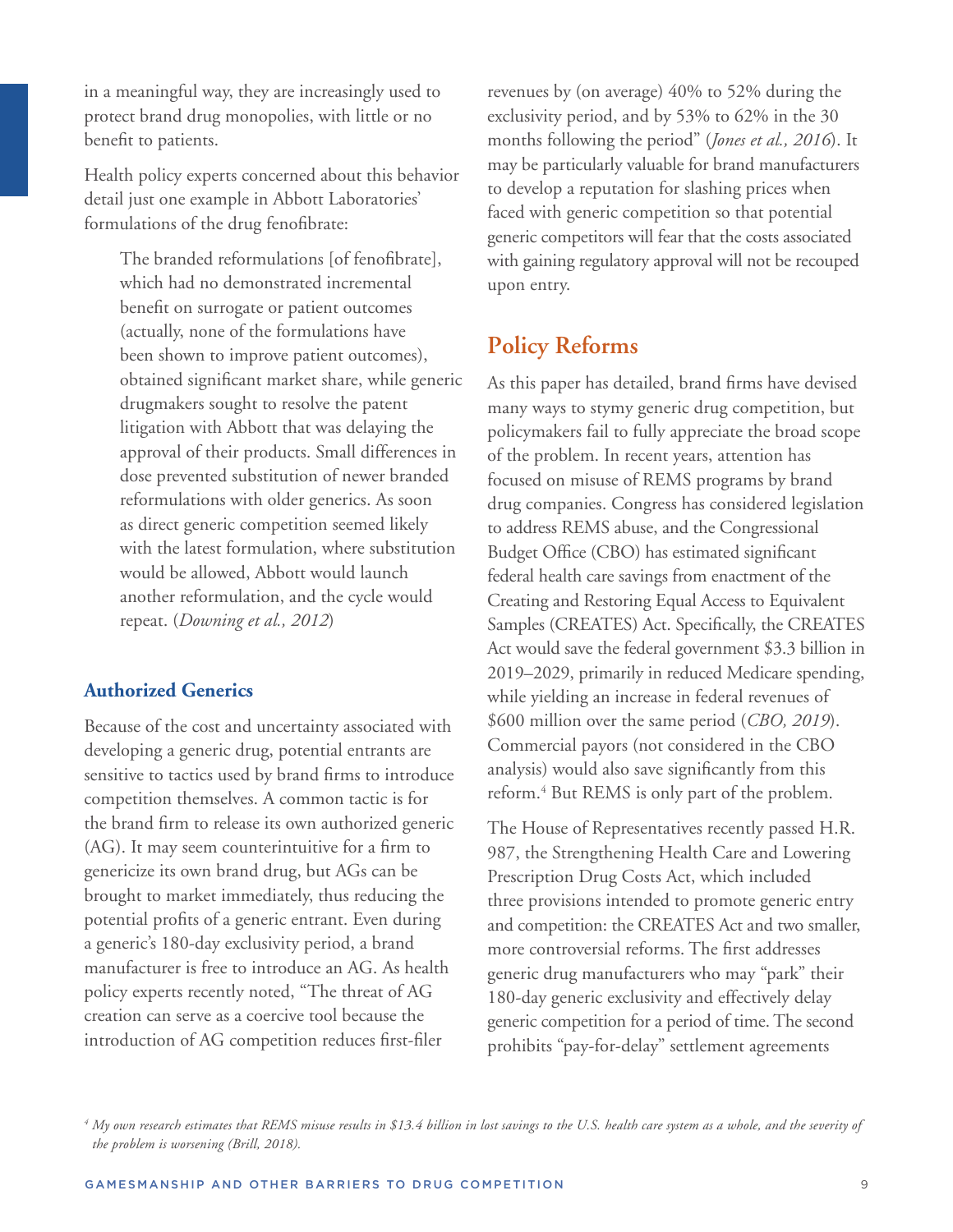between brand and generic manufacturers, a matter of legitimate concern prior to the Supreme Court's decision in *FTC v. Actavis*. Taken together, these proposals would, through reduced outlays and additional revenues, save the federal government nearly \$5 billion over the 10-year budget window.

The Senate Committee on Health, Education, Labor and Pensions recently approved S. 1895, the Lower Health Care Costs Act of 2019, on a bipartisan basis. The bill, which includes a myriad of health policy proposals, would take specific actions to reduce the price of prescription drugs, including modernizing the Orange Book, preventing the abuse of citizen petitions, ending misuse of REMS, and other reforms to facilitate competition and limit brand market exclusivity. The Senate Judiciary Committee also recently considered legislation, S. 1224, to curb "sham" citizen petitions, and S. 1416, which would reduce the ability of drug manufacturers to use patent thickets or product hopping to thwart competition.

Policymakers' interest in and commitment to addressing these challenges is welcome, but the bills that have earned bipartisan support are relatively modest. For example, H.R. 987, as passed by the House, would save the federal government less than \$500 million per year. Though commercial payors and patients also stand to gain considerably from reforms to promote drug competition, these savings pale relative to the large-scale consequences of the gain in brand drug average market exclusivity discussed above.

In short, this level of policymaker energy and focus is needed on all anticompetitive strategies identified in this paper. Reforms may need to include regulatory changes within the FDA and additional efforts by the FTC, as well as statutory changes, including amendments to Hatch-Waxman or patent law.

## Conclusion

Brand drug firms have worked assiduously to tilt the balance between innovation and competition in their favor. The average number of years from the launch of a brand drug to the market entry of its first generic competitor has increased significantly in the last two decades. This raises important policy concerns, particularly in light of the strong interest among lawmakers in curbing drug spending. Policymakers seeking to improve drug competition and realize the associated health care savings need to understand what is causing the increase in exclusivity duration for brand drugs and to identify policies, big and small, that could reverse this trend and keep the gamesmanship in check.